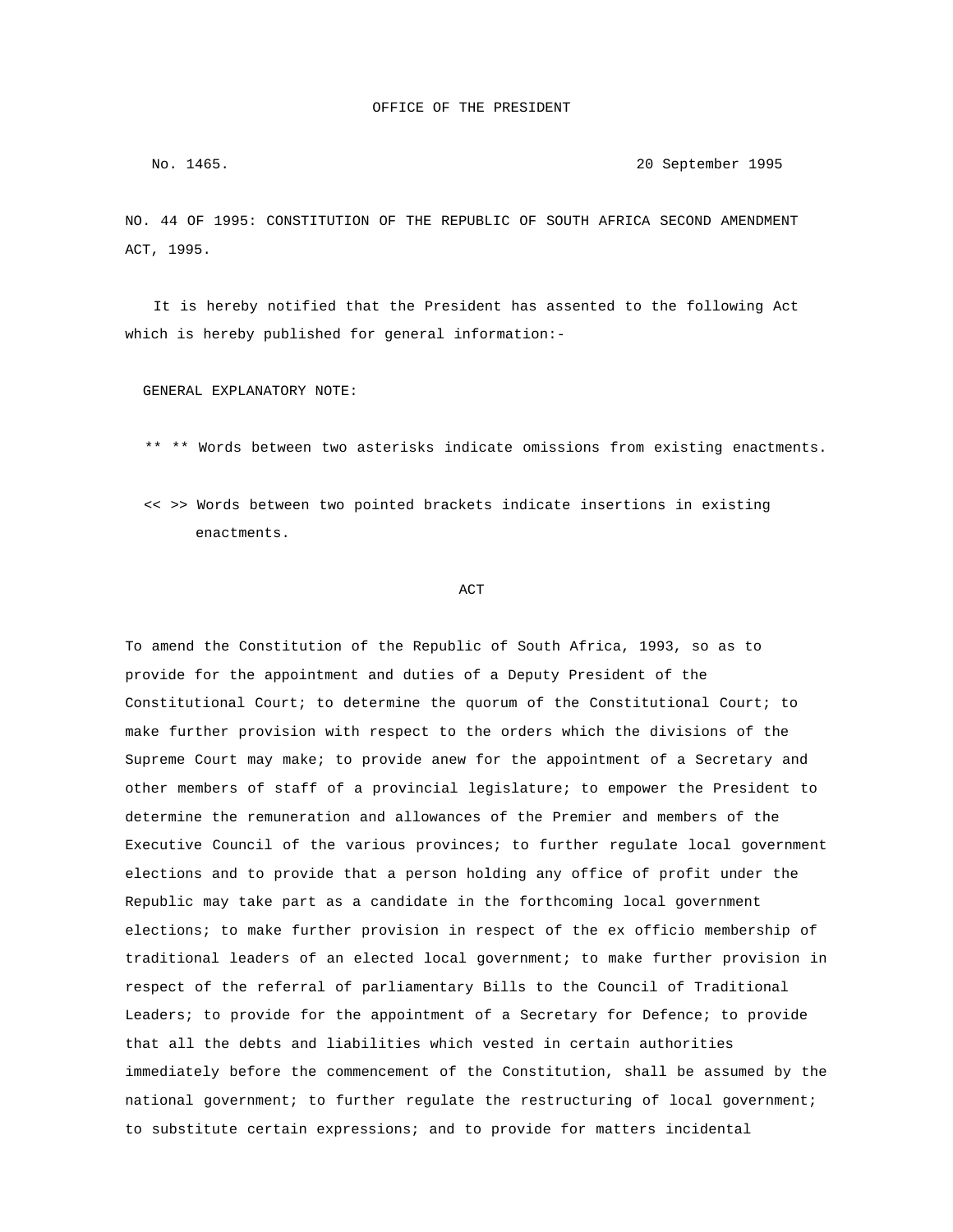thereto.

 (English text signed by the President.) (Assented to 20 September 1995.)

BE IT ENACTED BY the Parliament of the Republic of South Africa, as follows:-

Amendment of section 99 of Act 200 of 1993, as amended by section 3 of Act 29 of 1994

 1. Section 99 of the Constitution of the Republic of South Africa, 1993 (Act No.

200 of 1993) (hereinafter referred to as the principal Act), is hereby amended by the addition of the following subsection:

- $\langle$  <"(12)(a) The President shall, at the request of the President of the Constitutional Court, appoint a Deputy President of the Constitutional Court from among the judges of that Court.
	- (b) A Deputy President of the Constitutional Court may be appointed for the duration of his or her term of office as a judge of the Constitutional Court or for such shorter period as the President may determine.

(c) A Deputy President of the Constitutional Court shall-

- (i) in the absence of the President of the Constitutional Court, and if an Acting President of the Constitutional Court has not been appointed in terms of subsection (8), perform the functions of the President of the Constitutional Court; and
- (ii) perform such other functions of the President of the Constitutional Court as he or she may assign to him or her>>.".

Amendment of section 100 of Act 200 of 1993

 2. Section 100 of the principal Act is hereby amended by the addition of the following subsection: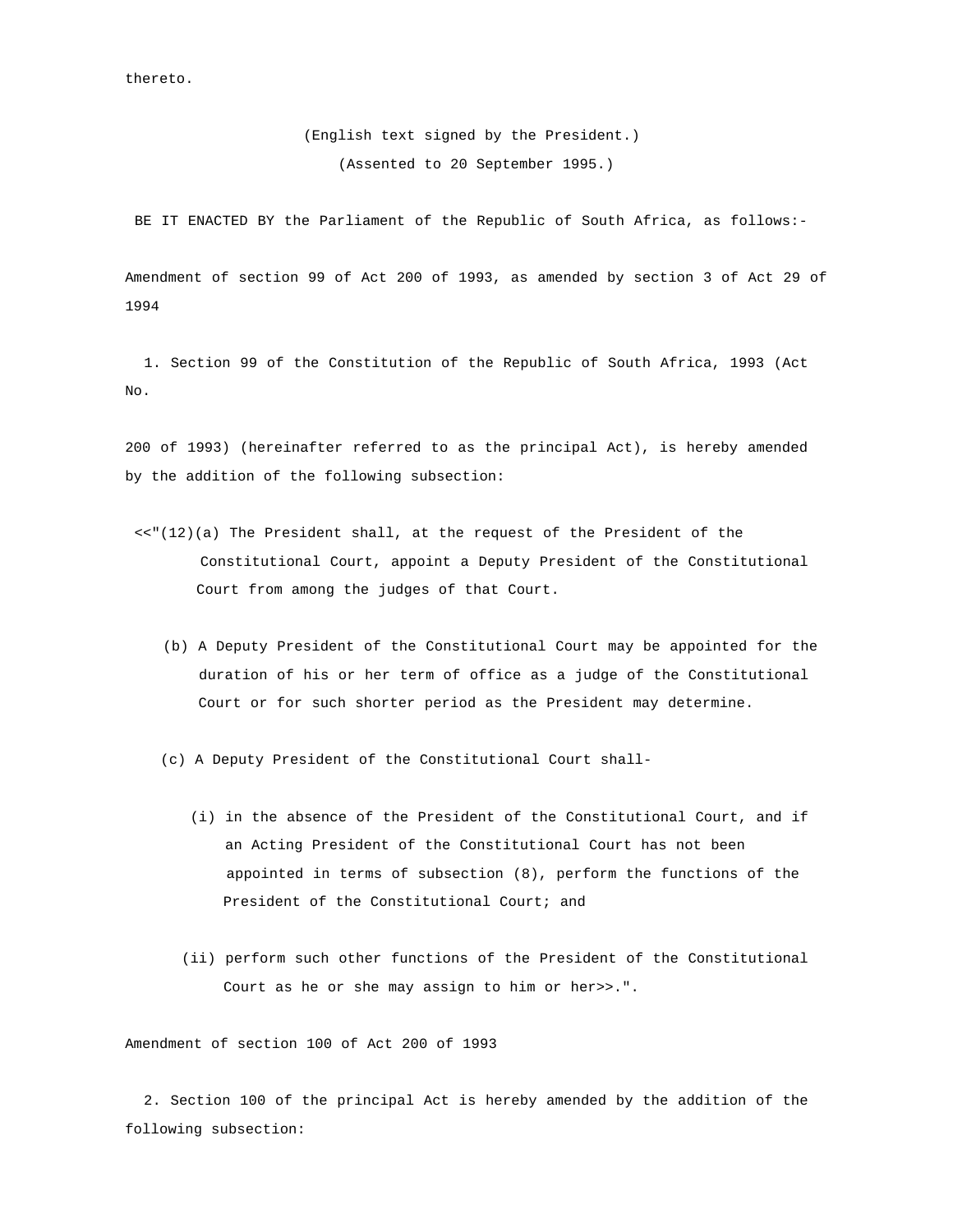"<<(3) (a) Subject to the provisions of the Constitutional Court Complementary Act, 1995 (Act No. 13 of 1995), and the rules of the Constitutional Court, matters which come before the Court shall be heard and determined by the President of the Constitutional Court and all the judges of the Court.

 (b) Whenever a member of the Constitutional Court is absent or unable to perform his or her functions, or if a vacancy among the members of the Court arises, the remaining members of the Court may hear and determine any matter: Provided that no matter shall be heard and determined by less than eight members of the Court.

 (c) If, at any stage of a hearing, a member of the Constitutional Court is absent or unable to perform his or her functions, or if a vacancy among the members of the Court arises-

- (i) and the remaining members of the Court are not less than eight in number-
	- (aa) such hearing shall continue before the remaining members of the Court; and
	- (bb) the decision of the majority of the remaining members of the Court shall, if that majority is also a majority of the members of the Court before whom the hearing commenced, be the decision of the Court; or
- (ii) and the remaining members of the Court are less than eight, or if the majority of the remaining members of the Court is not also a majority of the members of the Court before whom the hearing commenced, the proceedings shall be stopped and commenced de novo>>.".

Amendment of section 101 of Act 200 of 1993, as amended by section 4 of Act 13 of1994

3. Section 101 of the principal Act is hereby amended by the addition of the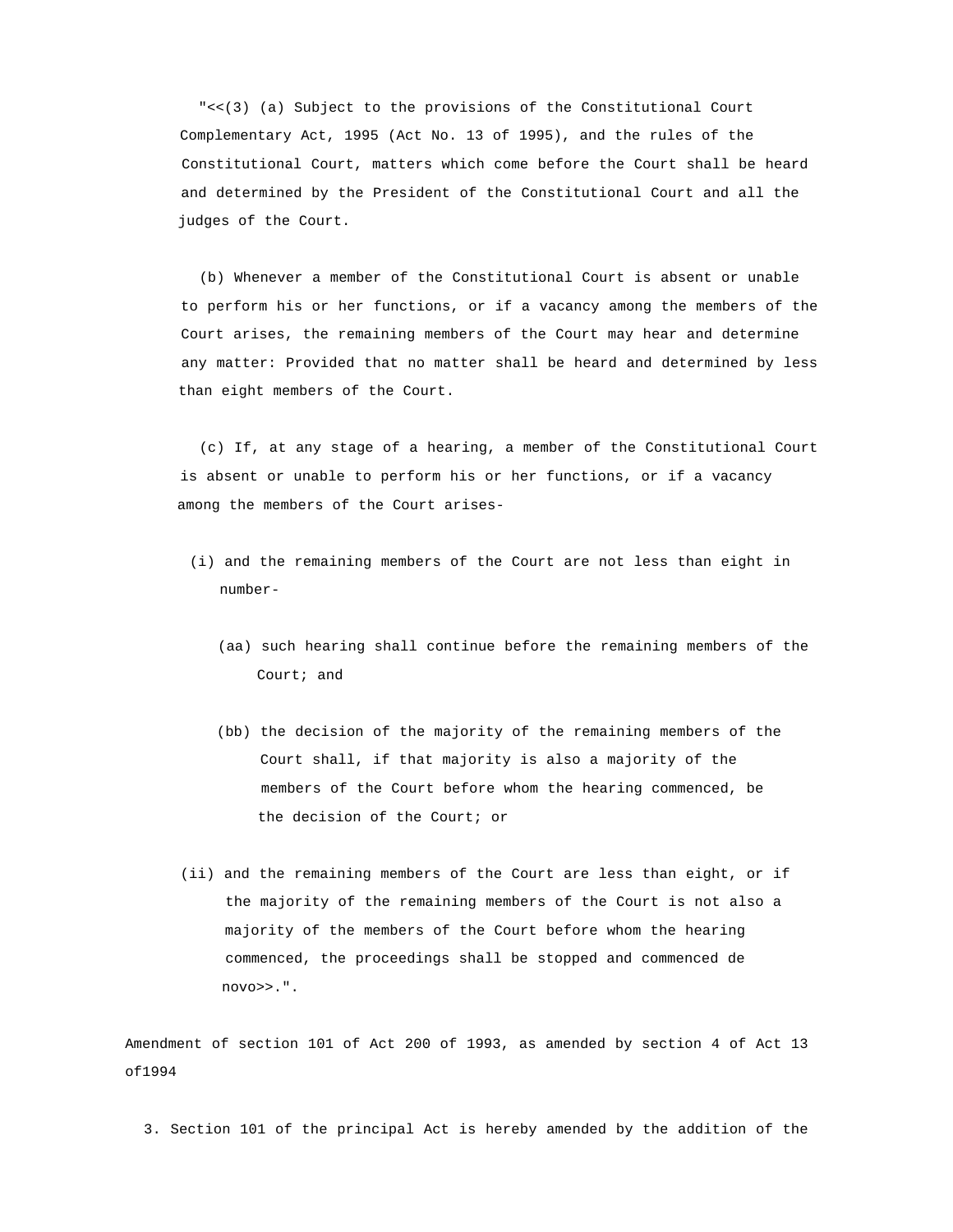"<<(7) Any division of the Supreme Court shall have jurisdiction to grant an interim interdict or similar relief, pending the determination by the Constitutional Court of any matter referred to in section 98(2), notwithstanding that such interdict or relief might have the effect of suspending or otherwise interfering with the application of the provisions of an Act of Parliament>>. ".

Substitution of section 143 of Act 200 of 1993

 4. The following subsection is hereby substituted for subsection (2) of section 143 of the principal Act:

 $!(2)$  <<(a)>> \*\*The Executive Council of a province\*\* <<A provincial legislature>> shall \*\*after consultation with the Commission on Provincial Government\*\* appoint a Secretary and such other staff as may be necessary for the discharge of the work of such legislature.

 <<(b) Except in so far as may be otherwise determined by resolution of the provincial legislature concerned, any person who was prior to the date of commencement of the Constitution of the Republic of South Africa Second Amendment Act, 1995, appointed to the staff, or as the Secretary, of a provincial legislature, and who is at such commencement still serving as such, shall be deemed to have been appointed in accordance with paragraph (a)>>.".

Amendment of section 149 of Act 200 of 1993, as amended by section 11 of Act 13 of 1994

 5. Section 149 of the principal Act is hereby amended by the substitution for subsection (10) of the following subsection:

 "(10) There shall, subject to section 207(2), be paid out of and as a charge on the Provincial Revenue Fund of a province to the Premier and to a member of an Executive Council of such province such remuneration and allowances as may be \*\*prescribed by or\*\* determined \*\*under a law of the provincial legislature\*\* <<br/>by the President>>.".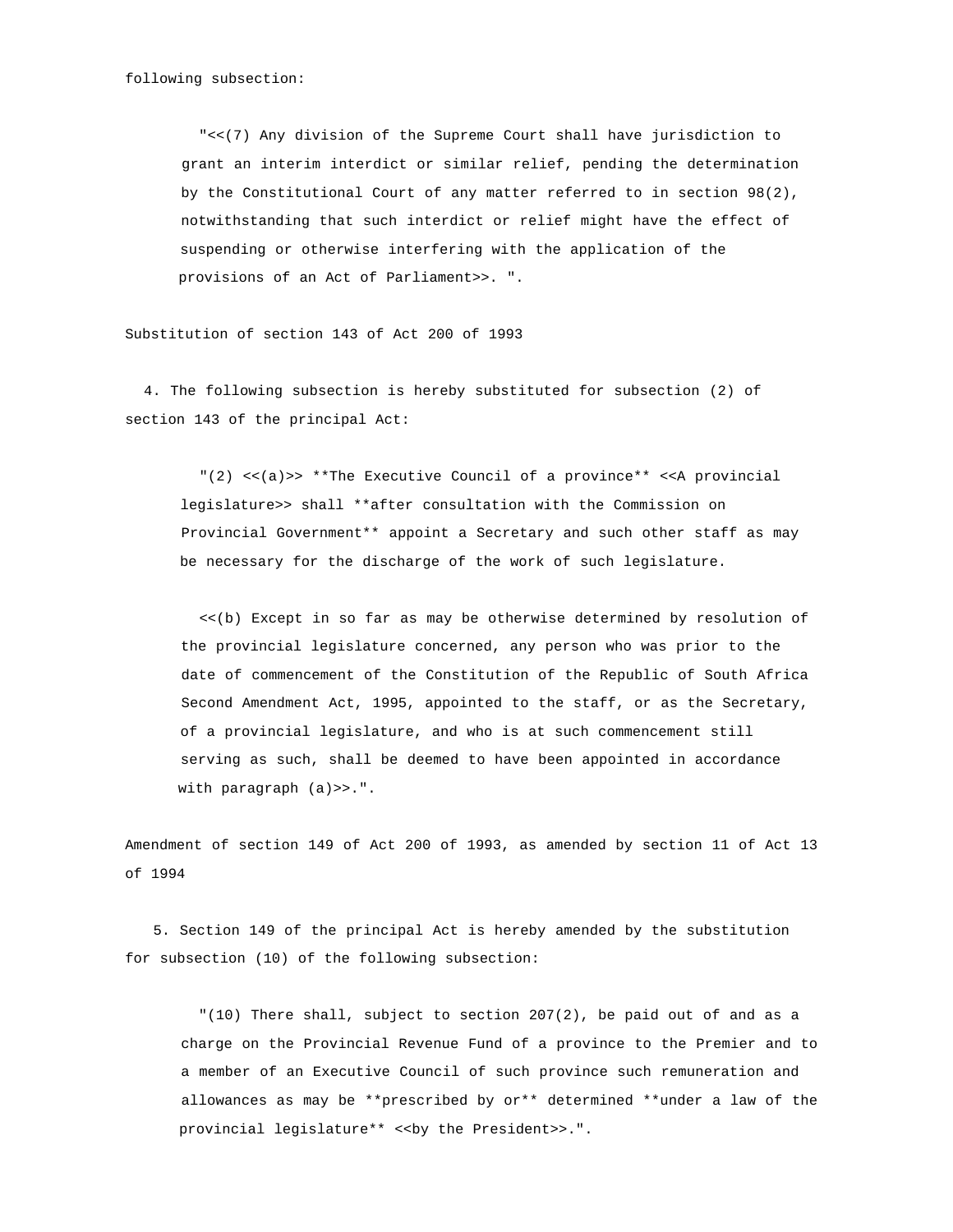Amendment of section 176 of Act 200 of 1993

 6. Section 176 of the principal Act is hereby amended by the substitution for the proviso to paragraph (b) of the following proviso:

> ": Provided that a council may delegate the power to make decisions on matters pertaining to town planning to the executive committee or to a committee appointed for this purpose <<or to a person in its employ>>:

 Provided further that section 177 shall apply mutatis mutandis to the appointment and functioning of a committee appointed for this purpose. "

Amendment of section 179 of Act 200 of 1993

- 7. Section 179 of the principal Act is hereby amended-
	- (a) by the deletion of the proviso to subsection  $(1)$ ; and
	- (b) by the substitution for paragraph (c) of subsection (5) of the following paragraph:
	- "(c) is \*\*not qualified to become\*\* <<disqualified from becoming>> a member of the National Assembly <<in terms of section  $42(1)(a)$ , (b), (c) or  $(d) >> .$ ".

Substitution of section 182 of Act 200 of 1993

 8. The following section is hereby substituted for section 182 of the principal Act:

"Traditional authorities and local government

 182. The traditional leader of a community observing a system of indigenous law and residing on land within the area of jurisdiction of an elected local government referred to in Chapter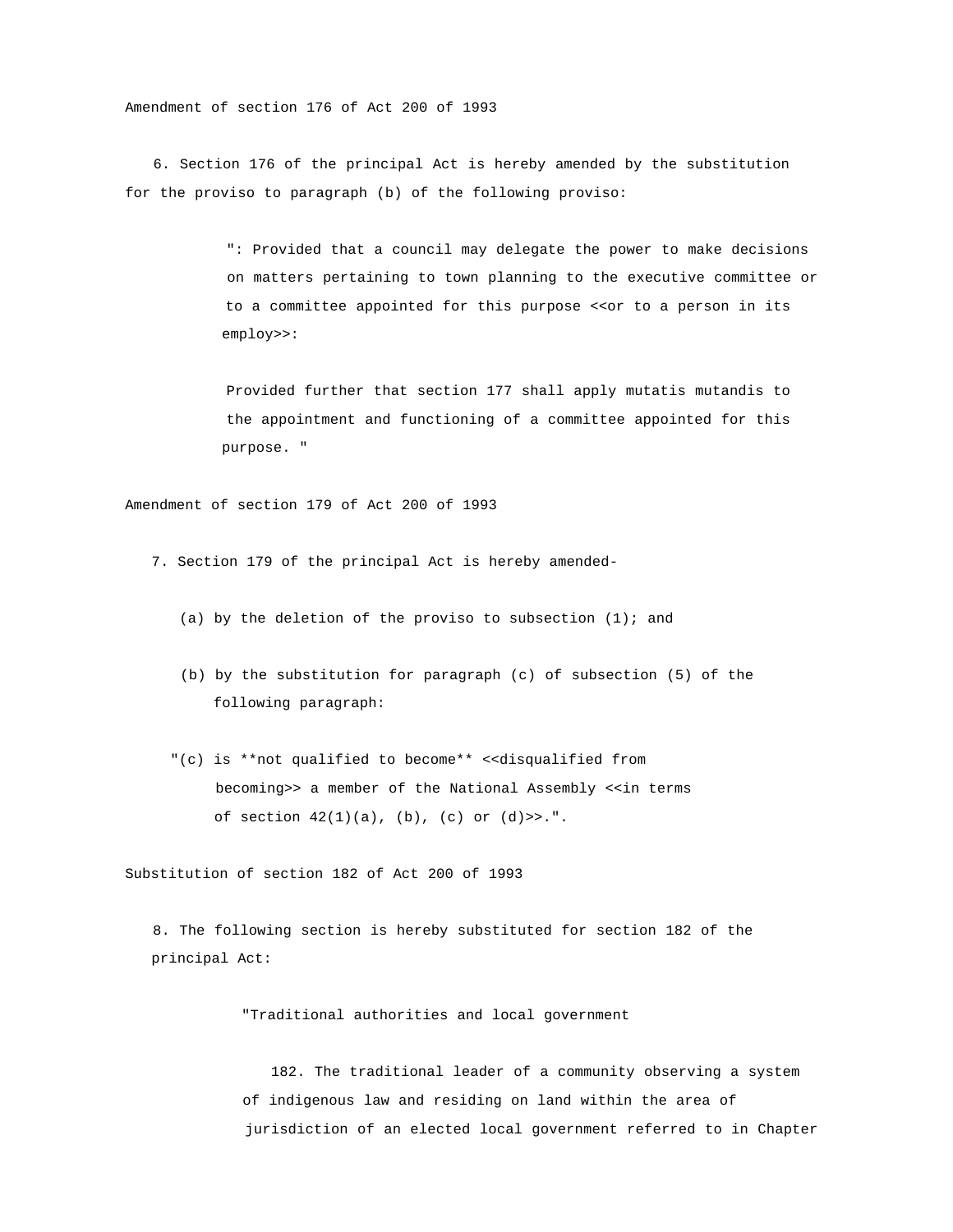10, shall ex officio be entitled to be a member of that local government, << provided that he or she has been identified in a manner and according to guidelines prescribed by the President by proclamation in the Gazette after consultation with the Council of Traditional Leaders, if then in existence, or if not, with the Houses of Traditional Leaders which have then been established,>> and shall be eligible to be elected to any office of such local government.".

Amendment of section 184 of Act 200 of 1993

 9. Section 184 of the principal Act is hereby amended by the substitution for paragraph (a) of subsection (5) of the following paragraph:

 "(a) Any parliamentary Bill pertaining to traditional authorities, indigenous law or the traditions and customs of traditional communities or any other matters having a bearing thereon, shall, \*\*after having been\*\* <<if it is>> passed by the House in which it was introduced \*\*but\*\* <<after the Chairperson and members of the Council have been elected and the Council has commenced its functions, and if the Council is then able to function>>, before it is passed by the other House, be referred by the Secretary to Parliament to the Council for its comments.

 <<(aA) If the Council is not in existence by 28 February 1996, any parliamentary Bill referred to in paragraph (a) shall, after having been passed by the House in which it was introduced, but before it is passed by the other House, be referred to those Houses contemplated in section 183 which have then been established, and the further provisions of this subsection shall then mutatis mutandis apply.>>".

Substitution of section 225 of Act 200 of 1993

 10. The following section is hereby substituted for section 225 of the principal Act:

> "Chief of South African National Defence Force and Secretary for Defence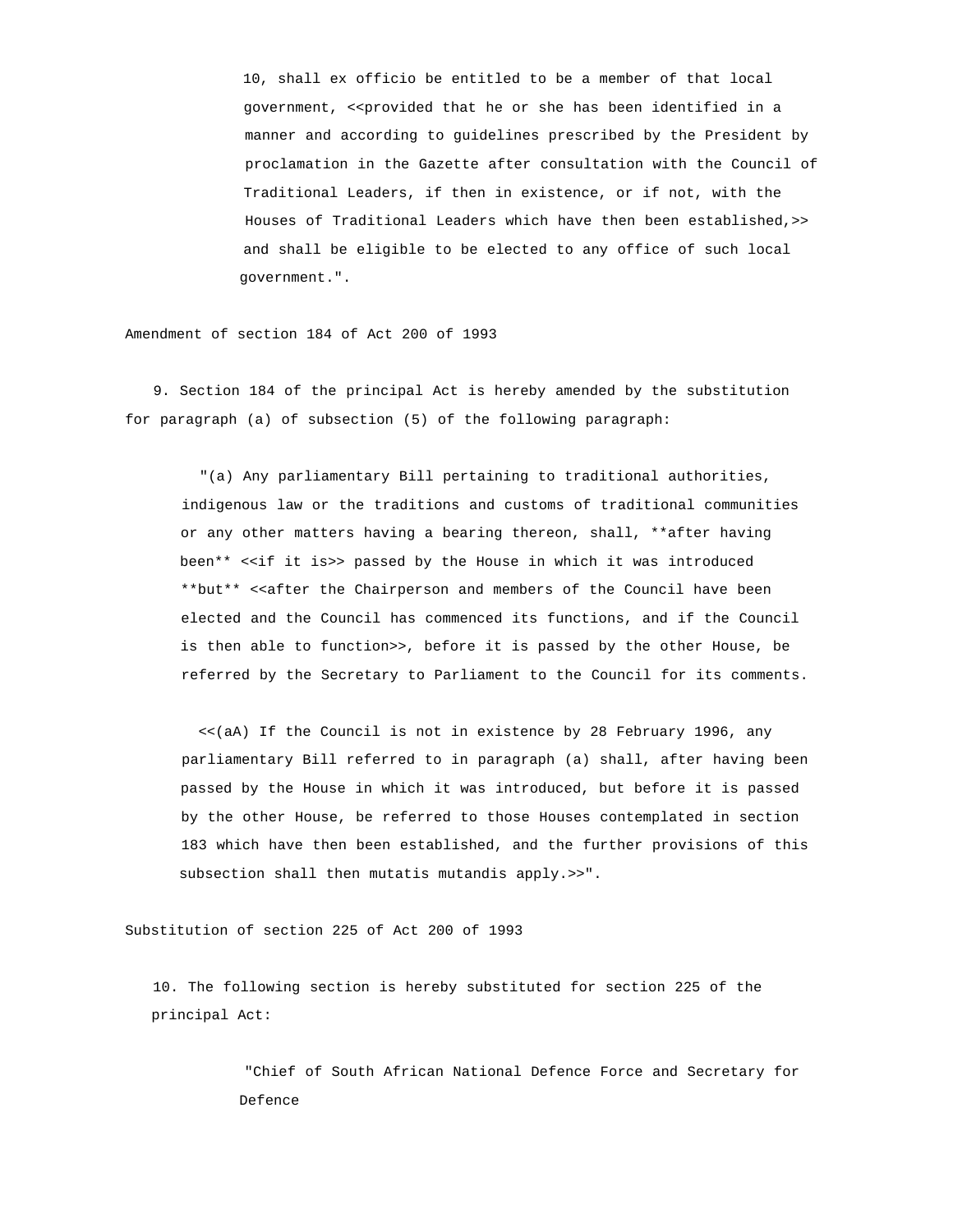225. <<(1)>> Subject to section 236(1) and (2), the President shall appoint a Chief of the <<South African>> National Defence Force, who shall exercise military executive command of the <<South African>> National Defence Force, subject to the directions of the Minister responsible for defence and, during a state of national defence, of the President.

 <<(2) The Minister responsible for defence may appoint a Secretary for Defence who shall exercise such powers and perform such duties as may be provided for in any law>>.".

Amendment of section 239 of Act 200 of 1993

 11. Section 239 of the principal Act is hereby amended by the substitution for subsection (3) of the following subsection:

 $\sqrt{(3)}$  <<(a) All debts and liabilities which immediately before the commencement of this Constitution vested in an authority referred to in section  $235(1)(a)$ , (b) or (c), or in a government, administration or force under the control of such authority shall be assumed by the national government.

 (b) The debts and liabilities referred to in paragraph (a), shall be deemed to be State debt as defined in section 1 of the Exchequer Act, 1975 (Act No. 66 of 1975)>>.".

Substitution of section 245 of Act 200 of 1993

 12. The following section is hereby substituted for section 245 of the principal Act:

"Transitional arrangements: Local government

 245. (1) Until \*\*elections have been held in terms of the Local Government Transition Act, 1993\*\* <<31 March 1996>>, local government shall not be restructured otherwise than in accordance with \*\*that\*\* <<the Local Government Transition>> Act, <<1993 (Act No. 209 of 1993)>>.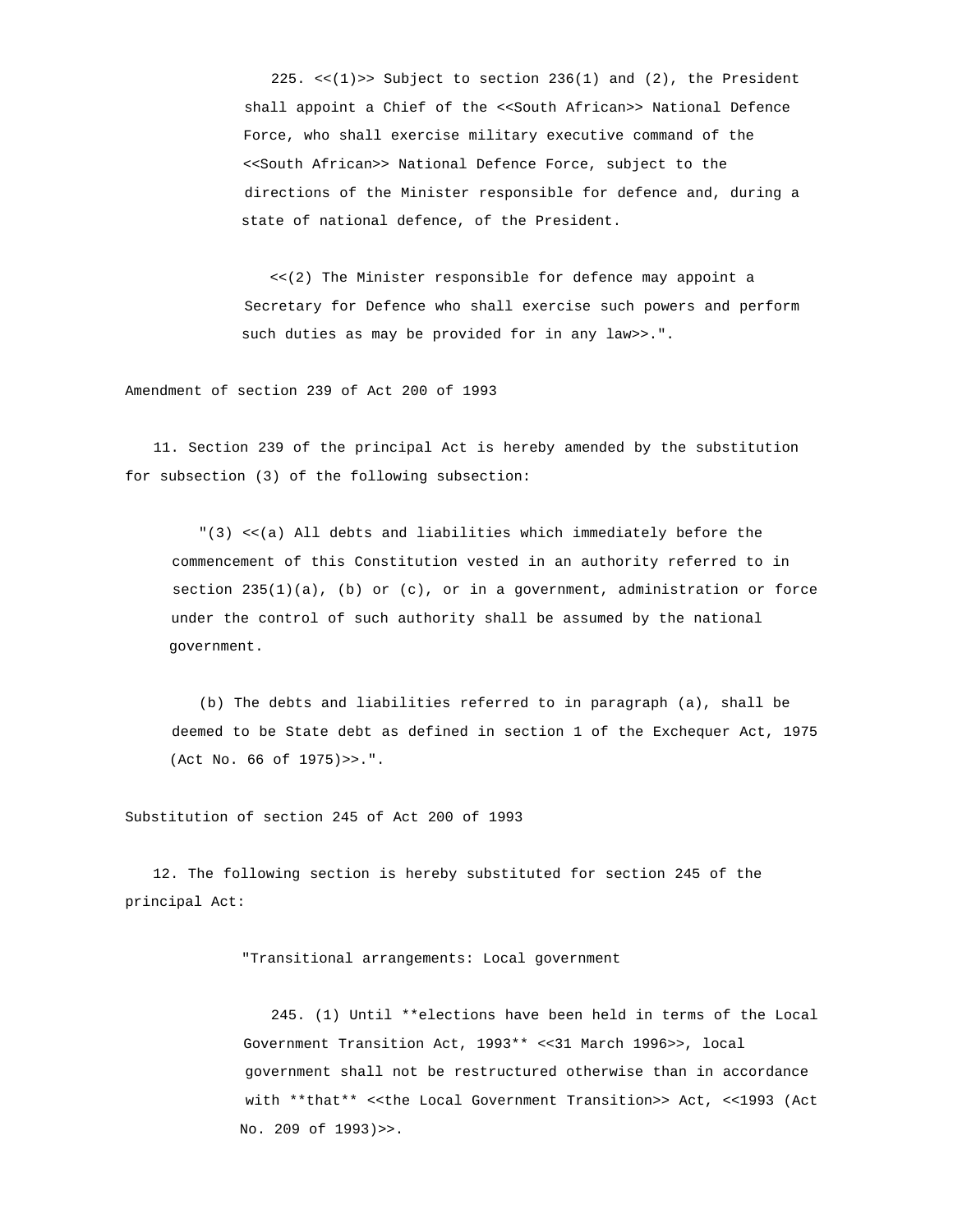(2) Restructuring of local government which takes place as a result of legislation enacted by a competent authority after \*\*the elections referred to in subsection (1) have been held,\*\* <<31 March 1996>> shall be effected in accordance with the principles embodied in Chapter 10 and the Constitution as a whole.

 (3) (a) For the purposes of the first election of members of \*\*a local government\*\* <<a transitional local council or a transitional metropolitan substructure as referred to in the Local Government Transition Act, 1993,>> after the commencement of this Constitution, the area of jurisdiction of such \*\*local government\*\* <<transitional local council and transitional metropolitan substructure>> shall be divided into wards in accordance with \*\*the\*\* <<that>> Act \*\*referred to in subsection  $(1)$ \*\*.

 (b) Forty per cent of the members of \*\*the local government\*\* <<a transitional local council and a transitional metropolitan substructure>> shall be elected according to the system of proportional representation applicable to an election of the National Assembly and regulated specifically by or under the \*\*Act referred to in subsection (1),\*\* <<Local Government Transition Act, 1993>>, and sixty per cent of the members shall be elected \*\*on the basis that each such member shall\*\* <<to>> represent \*\*a ward\*\* <<wards>> as contemplated in paragraph (a): Provided that-

- <<(i) if such wards are represented by more than one member, all such wards shall be represented by the same number of members; and>>
- <<(ii)>> notwithstanding anything to the contrary contained in this Constitution, where the area of jurisdiction of the \*\*local government\*\* <<transitional local council or transitional metropolitan substructure>> includes-

 \*\*(i)\*\* <<(aa)>> the area of jurisdiction of any institution or body as was referred to in section 84(1)(f) of the Provincial Government Act, 1961 (Act No.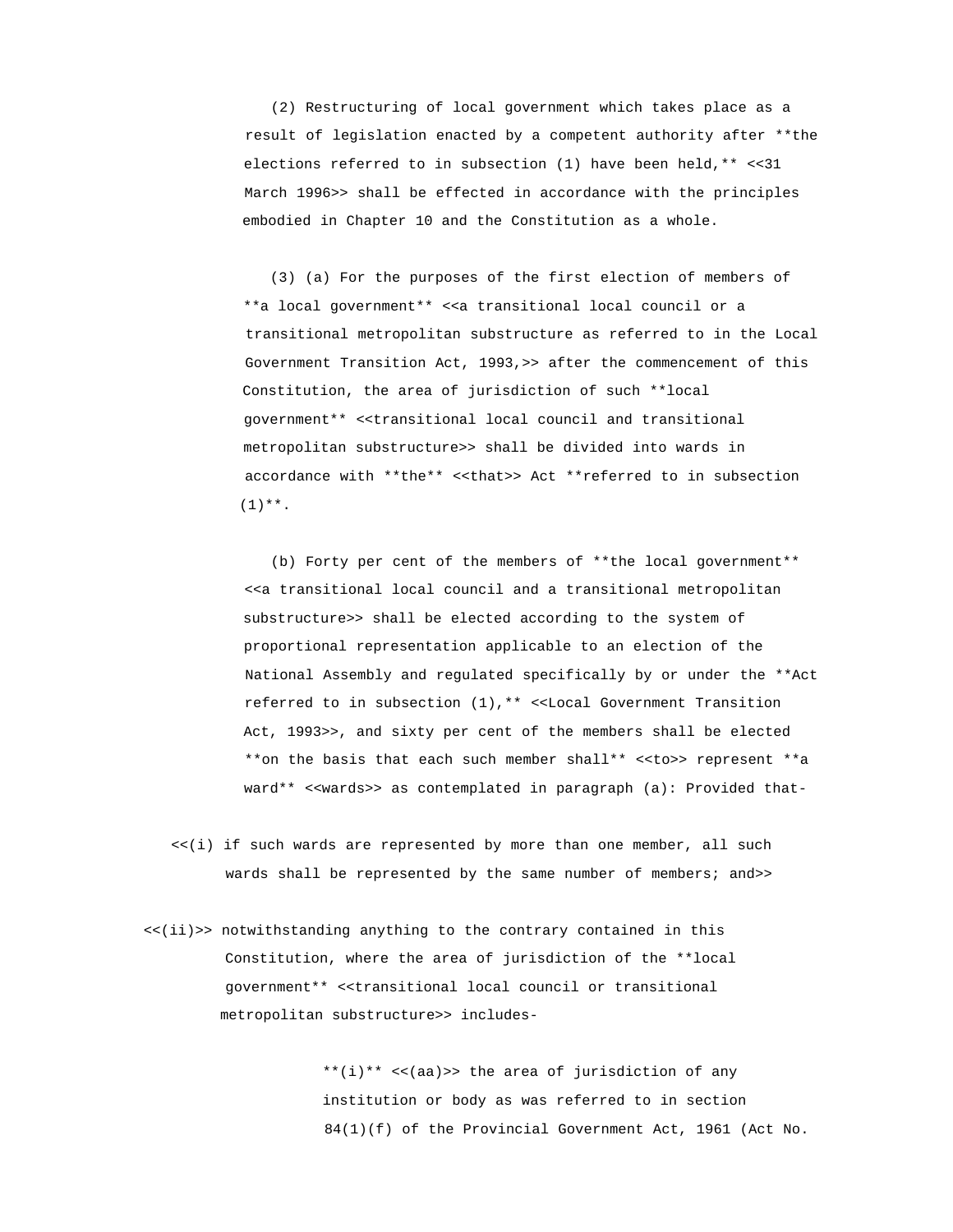\*\*(ii)\*\*<<(bb)>> any other area not falling within the area of jurisdiction of the institution or body referred to in \*\*subparagraph (i)\*\* <<item (aa)>>.

no area referred to in \*\*subparagraph (i) or (ii)\*\* <<items (aa) or (bb)>> shall be allocated less than half of the total number of wards of the \*\*local government\*\* <<transitional local council or transitional metropolitan substructure>> concerned: Provided further that an area referred to in \*\* subparagraph  $(i)$ \*\* <<iitem (aa)>> shall be deemed not to include any area for which a local government body referred to in paragraphs (a), (b) and (c) of the definition of "local government body" in section 1(1) of the \*\*Act\*\* <<Local Government Transition Act, 1993>> \*\*referred to in subsection (1) of this section\*\* (as that Act exists at the commencement of this Constitution), has been established.".

Substitution of expressions in Act 200 of 1993

 13. The principal Act is hereby amended by the substitution for the expressions "National Defence Force", "Eastern Transvaal" and "Northern Transvaal", wherever they occur of the expressions "South African National Defence Force", "Mpumalanga" and "Northern Province", respectively.

Amendment of Act 13 of 1995

 14. The Constitutional Court Complementary Act, 1995 (Act No. 13 of 1995) is hereby amended by the repeal of sections 8, 13 and 16.

Short title and commencement

 15. (1) This Act shall be called the Constitution of the Republic of South Africa Second Amendment Act, 1995.

 (2) (a) Section 7(b), and the amendment effected to subsection (3) of section 245 of the principal Act by section 12 of this Act, shall be deemed to have come into operation on 1 June 1995.